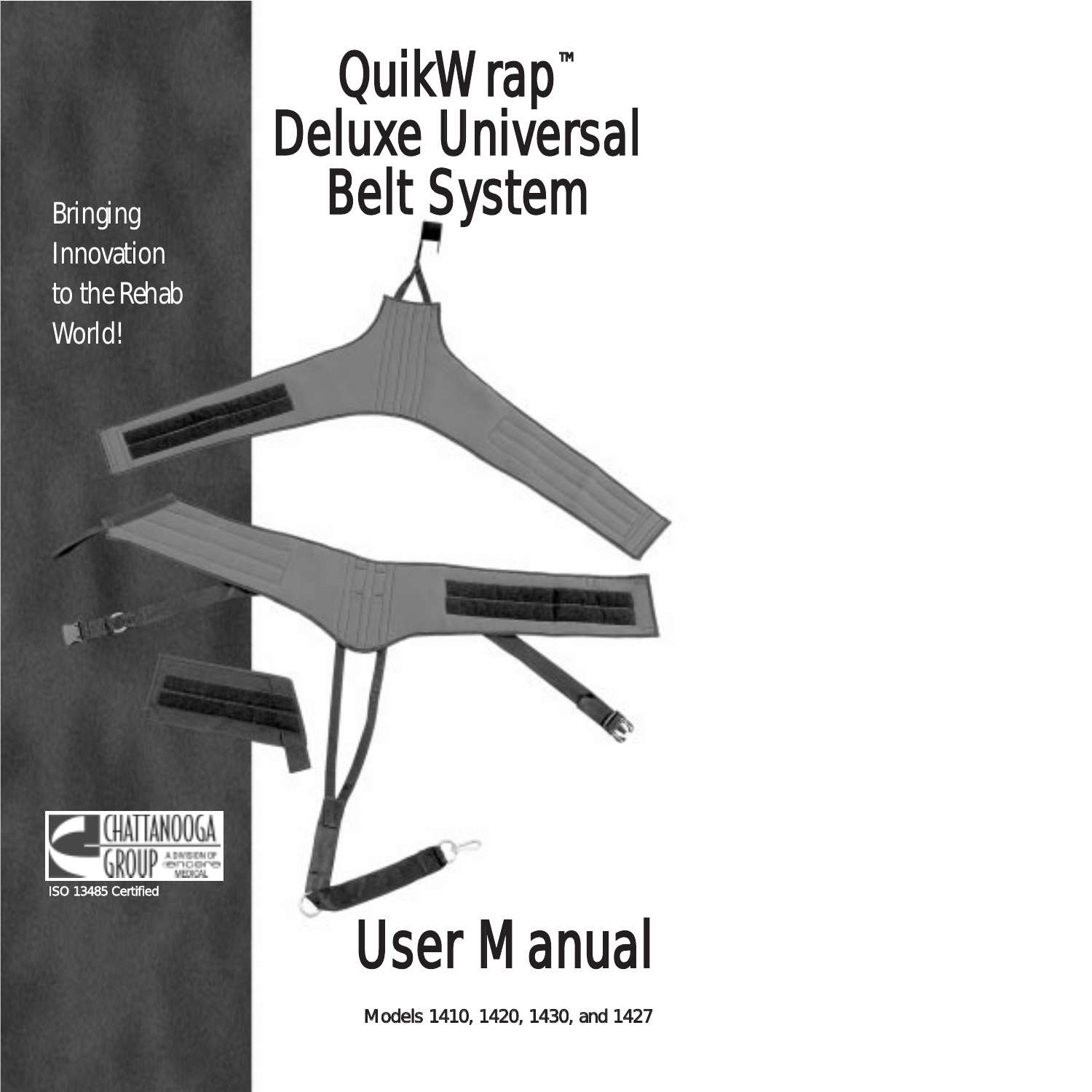### **FOREWORD**

This manual has been written for the owners and operators of the QuikWrap™ Belt System traction harness. It contains general information on the operation, precautionary practices, safety, maintenance, and care instructions. In order to maximize use, efficiency and the life of your system, please read this manual thoroughly and become familiar with it before using the harness.

Specifications put forth in this manual were in effect at the time of publication. However, owing to Chattanooga Group's policy of continual improvement, changes to these specifications may be made at any time without obligation on the part of Chattanooga Group.

Before administering traction therapy to a patient, the users of this equipment should read, understand and follow the information contained in this manual concerning the cautions (page 2). Consult other resources for additional information regarding the application of traction therapy.

#### Product Description

The QuikWrap™ Belt System is a series of traction harnesses designed to be used in conjunction with any number of traction units that provide static, intermittent, cyclic, or combination traction therapy.

Stay current with the latest clinical developments in the field of traction. Observe all applicable precautionary measures for traction therapy.

Keep informed on appropriate indications and contraindications for the use of traction.

This equipment is to be used and sold only under the prescription and supervision of a licensed practitioner.

For a complete list of additional traction products and accessories available from Chattanooga Group, contact your Chattanooga Group dealer.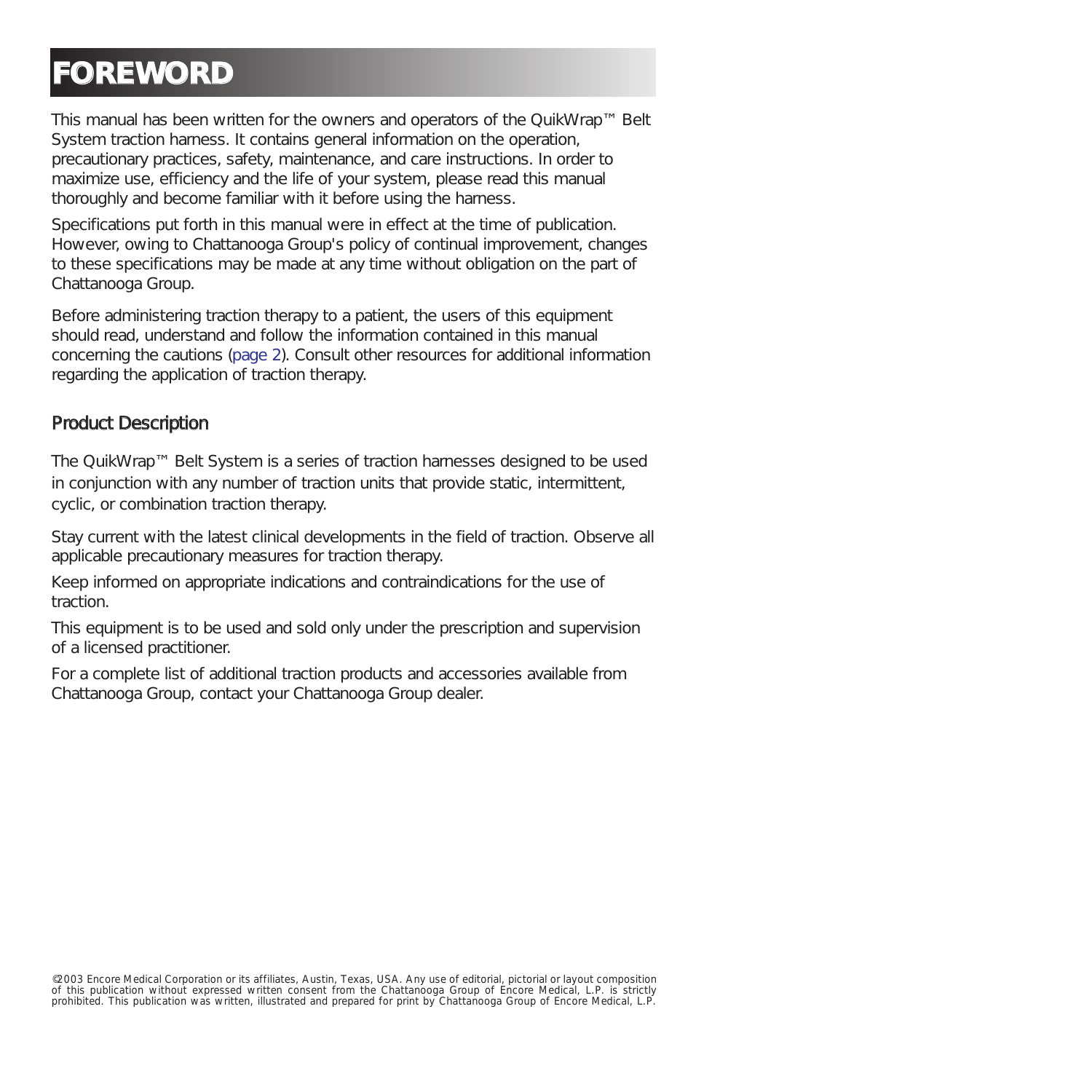# **TABLE OF CONTENTS**

| USING THE QuikWrap <sup>™</sup> BELT SYSTEM 4-7                                  |
|----------------------------------------------------------------------------------|
| Attaching the QuikWrap <sup>**</sup> Universal Pelvic Belt - Supine Position 4-5 |
| Attaching the QuikWrap <sup>**</sup> Universal Thoracic Belt - Supine Position 5 |
| Attaching the QuikWrap <sup>**</sup> Universal Pelvic Belt - Prone Position 6    |
| Attaching the QuikWrap <sup>**</sup> Universal Thoracic Belt - Prone Position 7  |
| Attaching the QuikWrap <sup>**</sup> Universal Pelvic Belt Extender 7            |
|                                                                                  |
|                                                                                  |
|                                                                                  |
|                                                                                  |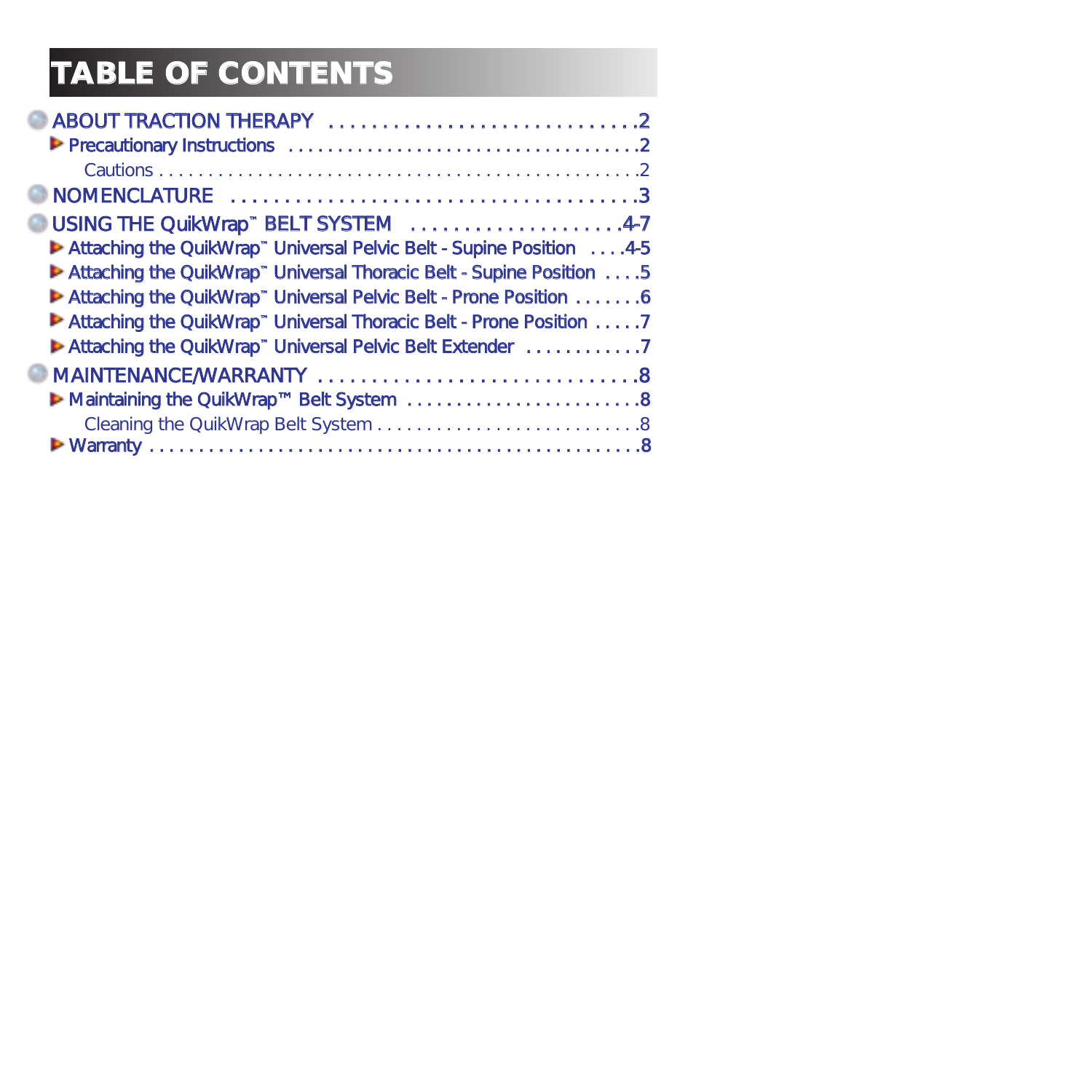### **ABOUT TRACTION THERAPY**

#### PRECAUTIONARY INSTRUCTIONS

The precautionary instructions found in this section and throughout this manual are indicated by specific symbols. Understand these symbols and their definitions before operating this equipment. The definition of these symbols are as follows:



- **=CAUTION-** Text with a "CAUTION" indicator explains possible safety infractions that have the potential to cause minor to moderate injury or damage to equipment.
- 0
	- =WARNING- Text with a "WARNING" indicator explains possible safety infractions that potentially cause serious injury and equipment damage.

```
!
```
=DANGER- Text with a "DANGER" indicator explains possible safety infractions imminently hazardous situations that result in death or serious injury.



#### =EXPLOSION HAZARD-

Text with an "Explosion Hazard" indicator explains possible safety infractions if this equipment is used in the presence of flammable anesthetics.

NOTE: Throughout this manual, "NOTE" may be found. These Notes are helpful information to aid in the particular area or function being described.

### **CAUTION**

- Read, understand, and practice the precautionary and operating instructions. Know the limitations and hazards associated with using any electrical traction device.
- The harness system should be routinely checked before each use to determine all straps, hooks, and rings function normally and are not worn. Prolonged wear on the straps and belts will cause them to break, which may cause sudden release of traction pressure on a patient.
- DO NOT disassemble, modify, or remodel the system or accessories. This may cause damage or personal injury.
- If you have difficulty operating the system after carefully reviewing this operator's quide, contact your Chattanooga Group dealer for assistance.
- Failure to use and maintain the QuikWrap™ Belt System in accordance with the instructions outlined in this manual will invalidate your warranty (page 8).
- Use of controls or adjustments or performance of procedures other than those specified herein may result in a hazardous traction related injury.
- Your QuikWrap™ Belt System should only be used by a qualified medical practitioner in a position of supervision during traction therapy. For that reason, do not attempt to put yourself in traction with this system.
- Dispose of all products in accordance with local and national regulations and codes.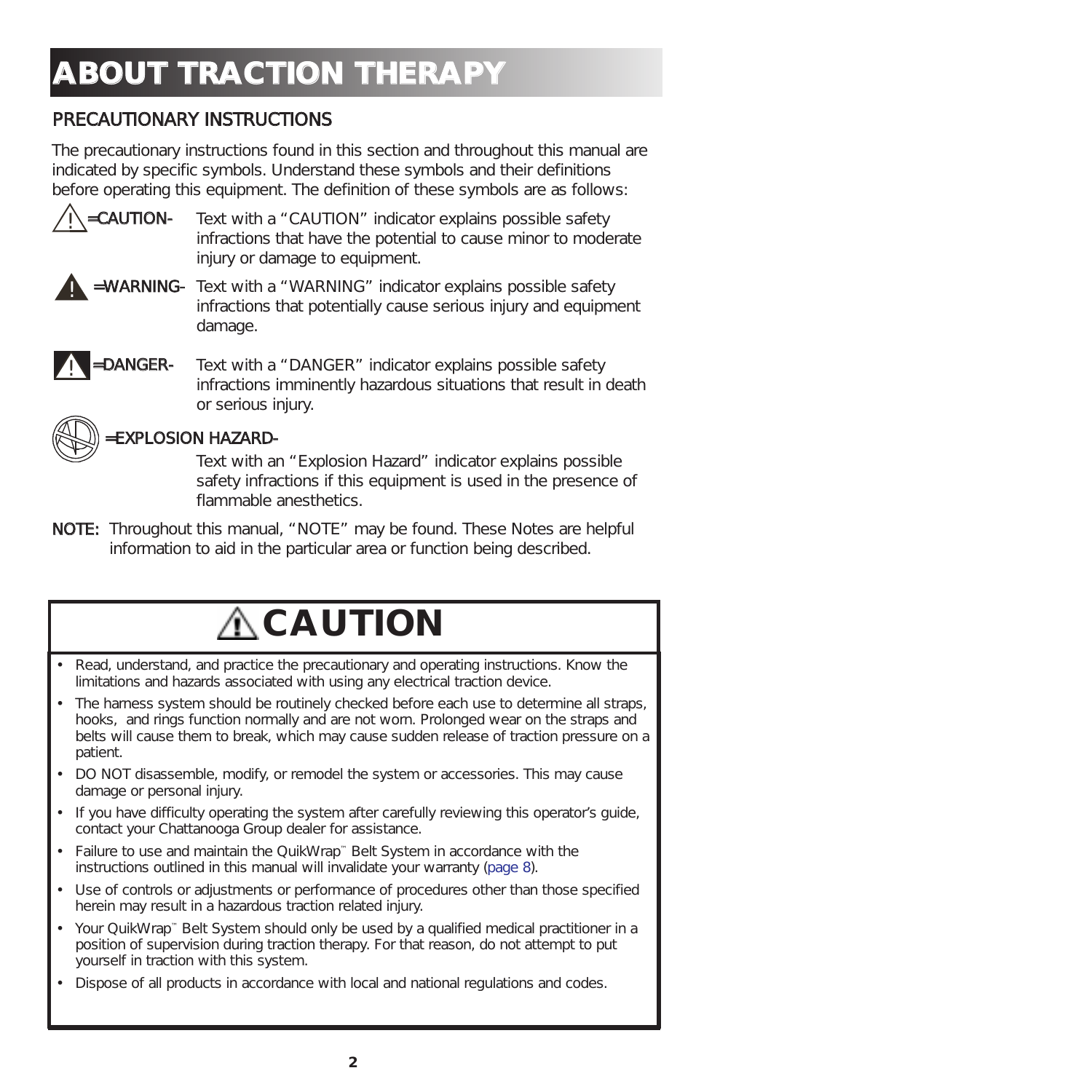### **NOMENCLATURE**

#### QuikWrap™ DELUXE UNIVERSAL BELT SYSTEM

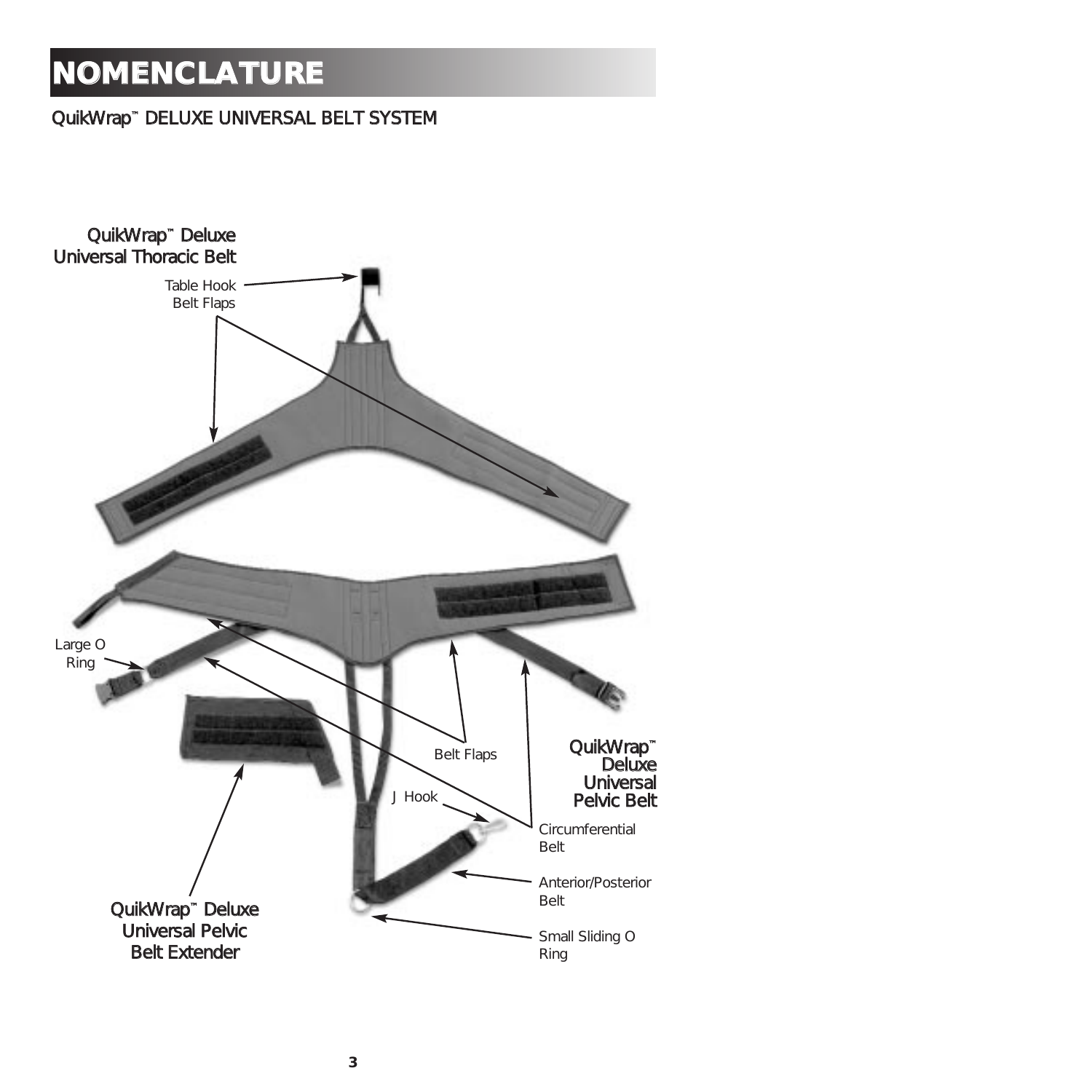#### ATTACHING THE QuikWrap™ PELVIC BELT - SUPINE POSITION





- 1. Place the belts on the table so that the blue side faces up, the Pelvic Belt overlaps the Thoracic Belt, and the black Table Hook is firmly seated to the head of the table.
- 2. Position the patient so the patient's waist is in the middle of the Pelvic Belt.



- 3. Firmly wrap the first flap of the Pelvic Belt across the patient's waist, staying level with the patient's waistline.
- 4. While maintaining tension on the first flap, wrap the second flap over the first flap, staying level with the patient's waistline.
	- NOTE: The flaps should be exerting firm pressure around the patient's waist.
- 5. Buckle the two ends of the Circumferential Belt.
- 6. Pull the slack out of the Circumferential Belt, making sure that the fit is snug.



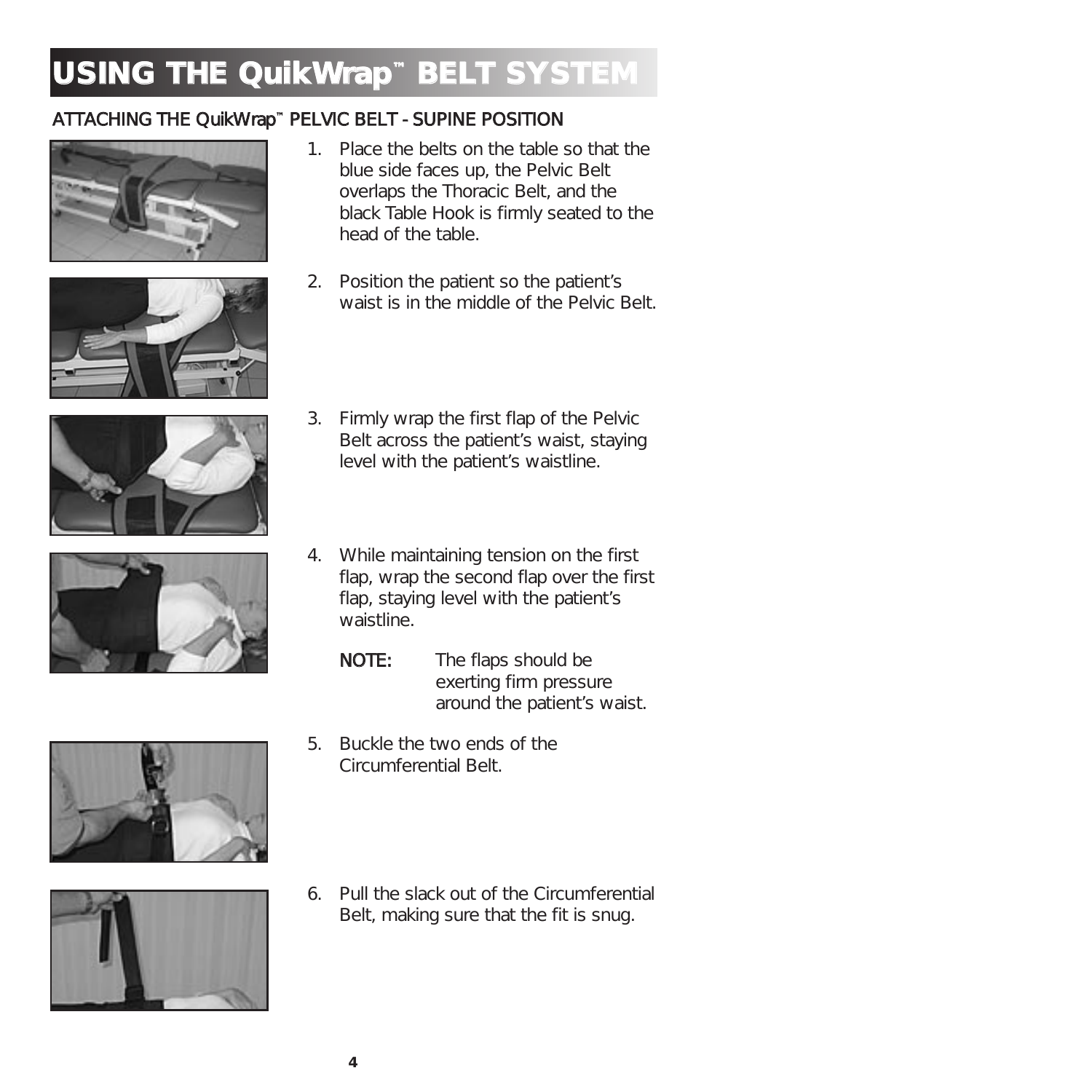



- 7. To check the Circumferential Belt tension, you should be able to pull the Large O Ring on the Circumferential Belt and form a "V" at the patient's waist.
- 8. To attach the Pelvic Belt to a traction unit, connect the J Hook (located at the end of the Anterior/Posterior Belt) to the Large O Ring (located on the Circumferential Belt). Then, connect the rope from the traction unit to the Small Sliding O Ring (located on the Anterior/Posterior Belt).

The traction (pulling) force will now be distributed from the front and back of the Pelvic Belt.

#### ATTACHING THE QuikWrap™ THORACIC BELT - SUPINE POSITION

Before attempting to attach the Thoracic Belt to a patient, make certain you have followed all the procedures in the previous section.





- 1. Pull the first flap of the Thoracic Belt firmly across the patient's upper body in a diagonal line. The Thoracic Belt will overlap the Pelvic Belt.
	- NOTE: Make sure all edges of the flap are against the patient's body for maximum restraint.
- 2. While maintaining tension on the first flap, firmly wrap the second flap diagonally over the first flap.
	- NOTE: Make sure all edges of the flap are against the patient's body. This is important for maximum restraint.
- 3. Verify that the QuikWrap Thoracic Belt is firmly wrapped around the patient's rib cage.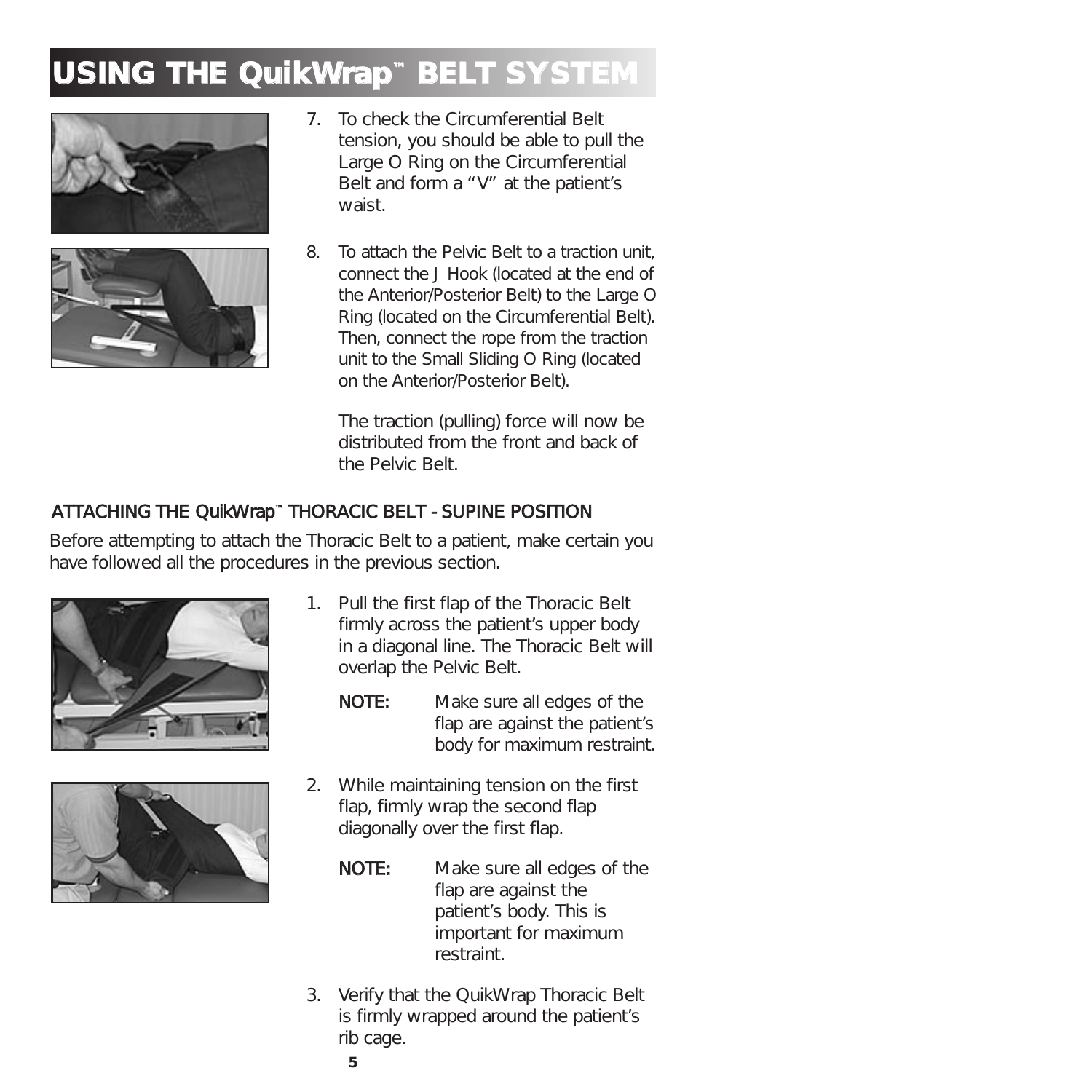#### ATTACHING THE QuikWrap™ PELVIC BELT - PRONE POSITION





- 1. Place the belts on the table so the blue side faces up, the Pelvic Belt overlaps the Thoracic Belt, and the black Table Hook is firmly seated to the head of the table.
- 2. Position the patient face down with the patient's waistline in the middle of the Pelvic Belt. Firmly wrap the first flap of the Pelvic Belt across the patient's waist, staying level with the patient's waistline.
	- NOTE: The patient may require a pillow due to the fact that the straps of the Table Hook will cover the nose slot on some tables.
- 
- 3. While maintaining tension on the first flap, wrap the second flap over the first flap, staying **level** with the patient's waistline.
	- NOTE: The Belt Flaps should exert firm pressure around the patient's waist.
- 4. Buckle the two ends of the Circumferential Belt.







- 5. Pull the slack out of the Circumferential Belt, making sure the fit is snug.
- 6. To check the Circumferential Belt tension, you should be able to pull the metal ring on the Circumferential Belt and form a "V" at the patient's waist.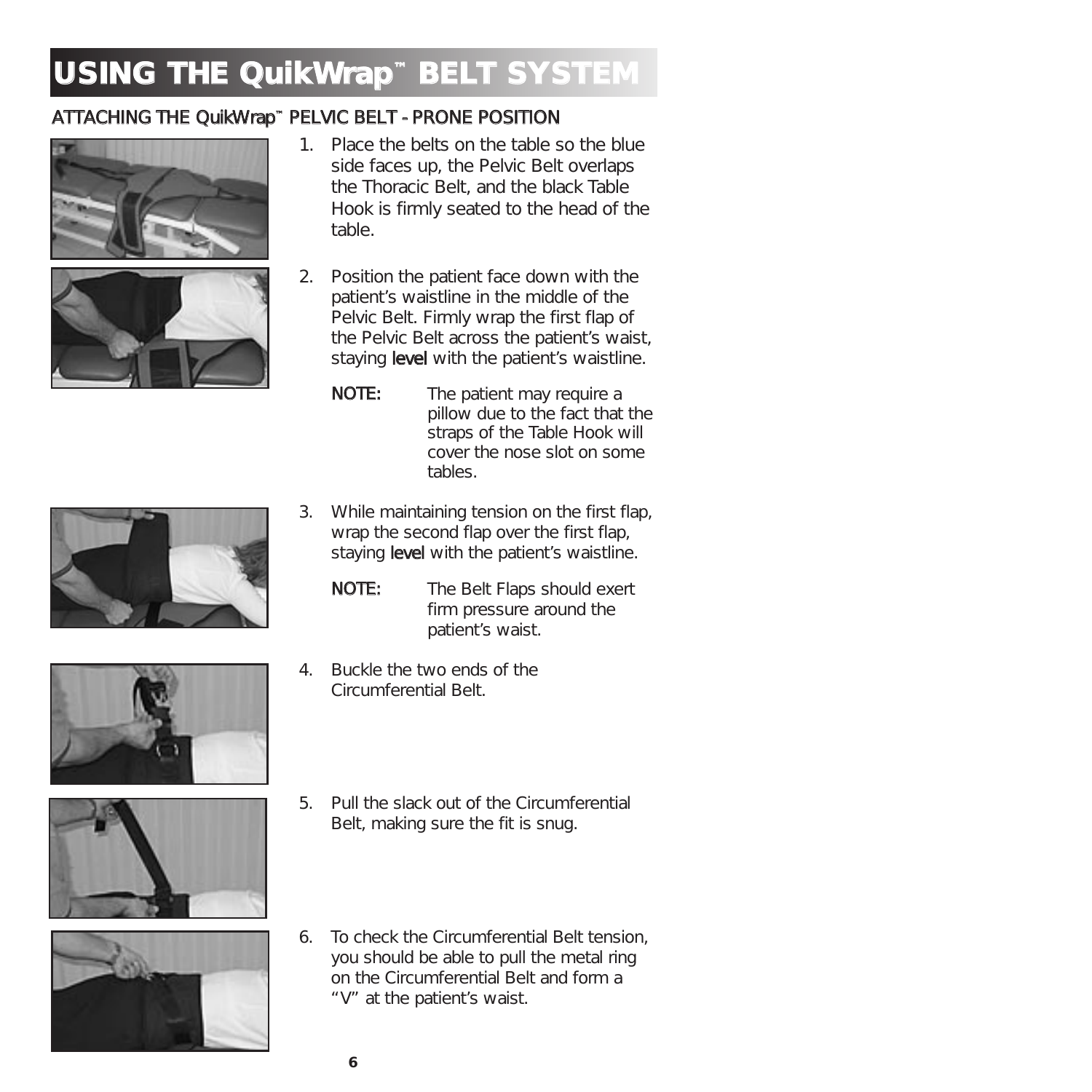

7. To attach the Pelvic Belt to a traction unit, connect the J Hook (located at the end of the Anterior/Posterior Belt) to the Large O Ring (located on the Circumferential Belt). Then, connect the rope from the traction unit to the Small Sliding O Ring (located on the Anterior/Posterior Belt).

#### ATTACHING THE QuikWrap™ THORACIC BELT - PRONE POSITION





- 1. Pull the first flap of the Thoracic Belt across the patient's body in a diagonal line.
	- NOTE: Make sure all edges of the flap are against the patient's body for maximum restraint.
- 2. While maintaining tension on the first flap, wrap the second flap diagonally over the first flap.
	- NOTE: Make sure all edges of the flap are against the patient's body for maximum restraint.

#### ATTACHING THE QuikWrap™ UNIVERSAL PELVIC BELT EXTENDER





- 1. Making sure the blue side is facing up, attach the Pelvic Belt Extender to the Pelvic Belt using the fastening strips.
- 2. Press the locking flaps firmly to secure the Pelvic Belt Extender.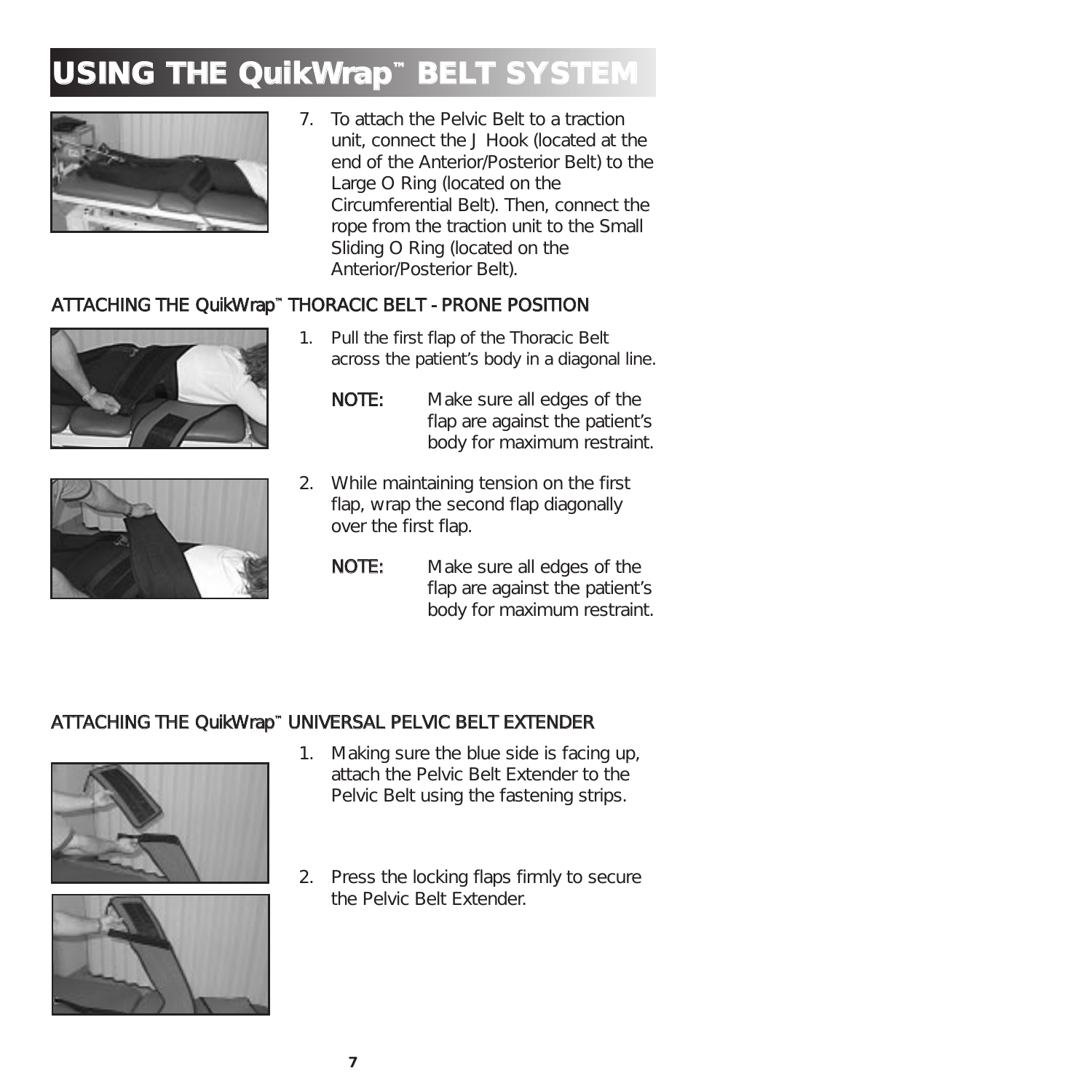### **MAINTENANCE/WARRANTY**

#### MAINTAINING THE QuikWrap™ BELT SYSTEM UNIT

#### Cleaning the QuikWrap™ Belt System Unit

The unit can be cleaned with a damp cloth. Do not use abrasive cleansers. Read and follow the Cautions (page 2) and Precautionary Instructions (page 2).

#### **WARRANTY**

Chattanooga Group ("Company") warrants that the QuikWrap™ Belt System is free of defects in<br>material and workmanship. This warranty shall remain in effect for 90 days from the date of original<br>consumer purchase. If this P defect in material or workmanship, Company or the selling dealer will repair or replace this Product without charge within a period of thirty (30) days from the date on which the Product is returned to the Company or the dealer.

All repairs to the Product must be performed by a service center certified by the Company. Any modifications or repairs performed by unauthorized centers or groups will void this warranty.

To participate in warranty coverage, this Product's warranty registration card (included with Product) must be filled out and returned to the Company by the original owner within ten (10) business days of purchase.

This Warranty Does Not Cover:

Replacement parts or labor furnished by anyone other than the Company, the selling dealer or a certified Company service technician.

Defects or damage caused by labor furnished by someone other than Company, the selling dealer or a certified Company service technician.

Any malfunction or failure in the Product caused by product misuse, including, but not limited to, the failure to provide reasonable and necessary maintenance or any use that is inconsistent with the Product User's Manual.

#### **COMPANY SHALL NOT BE LIABLE IN ANY EVENT FOR INCIDENTAL OR CONSEQUENTIAL DAMAGES.**

Some states do not allow the exclusion or limitation of incidental or consequential damages, so the above limitation or exclusion may not apply to you.

To Obtain Service From Company or the selling dealer under this warranty:

1. A written claim must be made within the warranty period to the Company or the selling dealer. Written claims made to the Company should be sent to:

> Chattanooga Group 4717 Adams Road P.O. Box 489 Hixson, TN 37343 USA Telephone: (800) 592-7329 Facsimile: (423) 875-5497 www.chattgroup.com

and

2. The Product must be returned to the Company or the selling dealer by the owner.

This warranty gives you specific legal rights and you may also have other rights which vary from state to state.

The Company does not authorize any person or representative to create for it any other obligation or liability in connection with the sale of the Product. Any representation or agreement not contained in the warranty shall be void and of no effect.

**THE FOREGOING WARRANTY IS IN LIEU OF ALL OTHER WARRANTIES, EXPRESSED OR IMPLIED, INCLUDING ANY WARRANTY OR MERCHANTABILITY OR FITNESS FOR A PARTICULAR PURPOSE.**